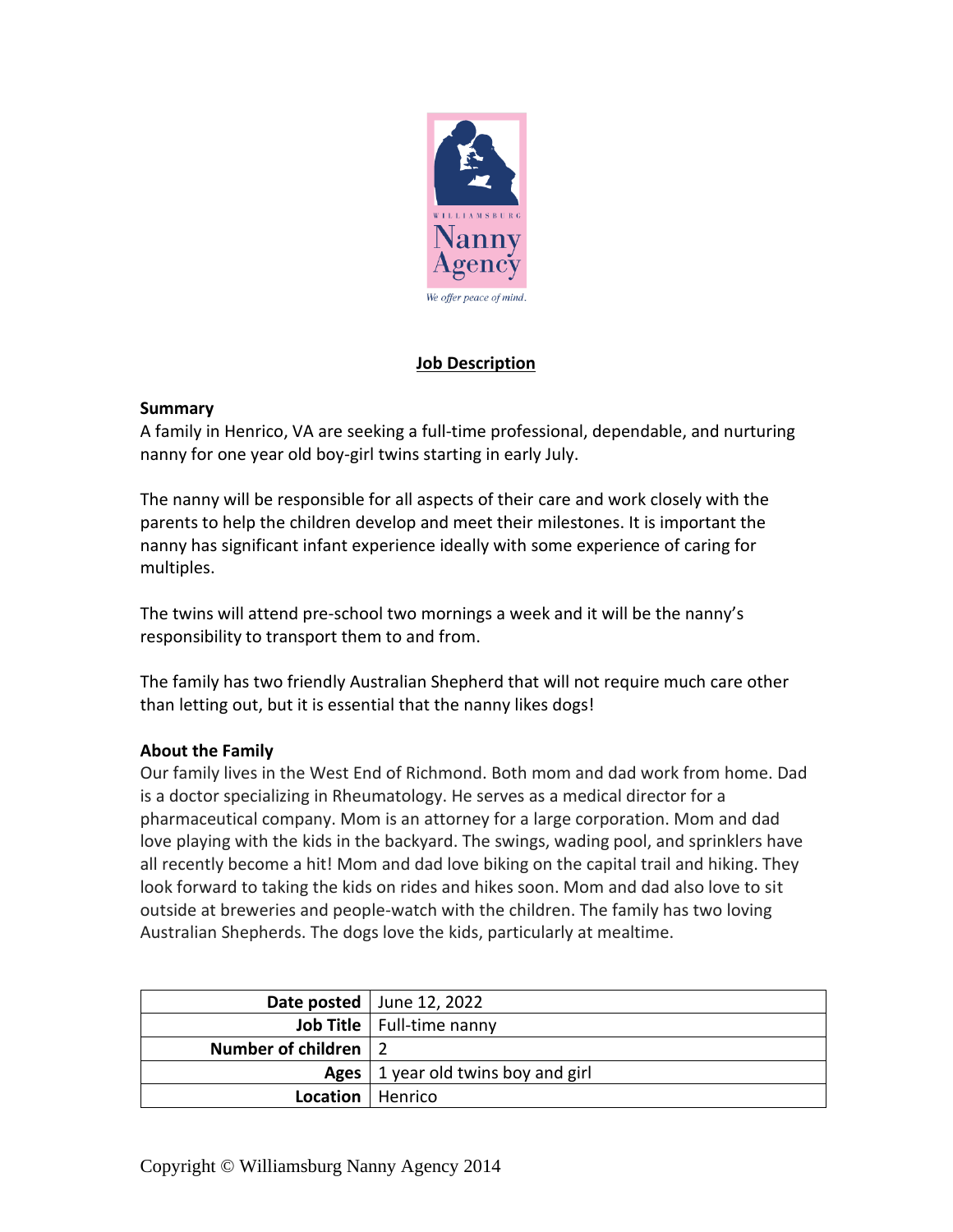| <b>Hours</b>                       | Monday to Friday 9am to 5pm with some flexibility     |
|------------------------------------|-------------------------------------------------------|
| Total # of hours per week          | 40                                                    |
| <b>Preferred start date</b>        | Early July                                            |
| Job duration                       | Long term                                             |
| Compensation                       | \$22-\$25 per hour                                    |
| <b>Taxes deducted</b>              | Yes                                                   |
| Paid time off                      | Yes - 10 days per year after a qualifying period      |
| <b>Pets</b>                        | Yes - two friendly Alsatian dogs                      |
| <b>Children with special needs</b> | The infant girl has a feeding tube but seems on track |
|                                    | otherwise                                             |
| <b>Travel with family required</b> | No                                                    |
| Nanny car provided                 | Yes                                                   |
| <b>Overnights needed</b>           | No                                                    |

### **Duties and Responsibilities**

- Always follow the parent's specific instructions with regards to all aspects of childcare and learn the parent's style of care.
- Always be attentive to the children's needs and ensure the infant's health, wellbeing and safety is the nanny's priority always.
- Be positive and have a good working attitude.
- Communicate with the parents daily regarding the infants and their needs. Keep a daily log of activities.
- Create a stimulating and nurturing environment for the infants including daily reading, listening to music, crafts, outdoor exercise, and lots of talking to encourage language development.
- As the children get older adapt activities to encourage learning through play
- Prepare children's food and drinks according to parents' guidance and following the schedule set by the parents.
- Dress the children appropriately for the weather
- Place the children down for naps
- Change diapers
- Go for daily walks in the neighborhood
- Perform housework related to childcare only, including washing the children's clothes, cleaning up after meals, tidying play/sleep/eating areas, and washing bottles etc.
- Perform other household tasks when time allows such as emptying the dishwasher, folding/putting away parent's laundry, easy meal prep
- Run errands and do grocery shopping when the children are in pre-school
- Limit cellphone usage and texting to when the children are napping and for essential issues only unless there is an emergency.